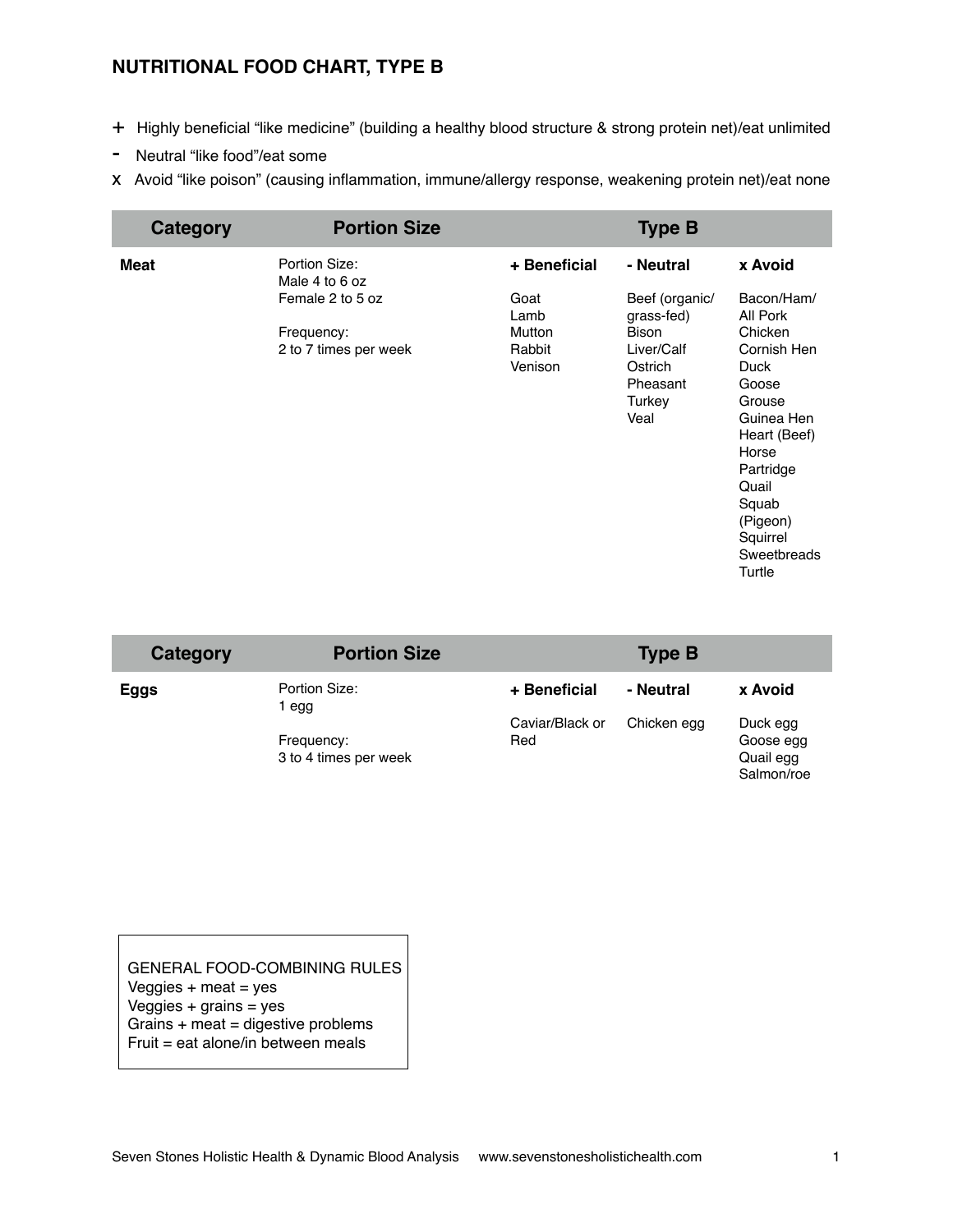| Category     | <b>Portion Size</b>                       |                                                       | <b>Type B</b>                                            |                                     |
|--------------|-------------------------------------------|-------------------------------------------------------|----------------------------------------------------------|-------------------------------------|
| <b>Dairy</b> | <b>Milk &amp; Yogurt</b><br>Portion Size: | + Beneficial                                          | - Neutral                                                | x Avoid                             |
|              | Male 4 to 6 oz<br>Female 2 to 5 oz        | Cottage cheese<br><b>Farmer Cheese</b><br>Feta Cheese | <b>Brie Cheese</b><br><b>Butter</b><br><b>Buttermilk</b> | American<br>cheese/<br>Process blue |
|              | Frequency:<br>3 to 4 times per week       | <b>Goat Cheese</b><br>Kefir<br>Milk/Cow               | Camembert<br>cheese<br>Casein                            | cheese<br>String<br>cheese          |
|              | <b>Cheese</b><br><b>Portion Size</b>      | Milk/Goat<br>Mozza Cheese                             | Cheddar<br>cheese                                        |                                     |
|              | Male 3 oz                                 | Paneer                                                | Colby Cheese                                             |                                     |
|              | Female 2 oz                               | <b>Ricotta Cheese</b><br>Yogurt (whole                | Cream Cheese<br>Edam Cheese                              |                                     |
|              | Frequency:                                | milk)                                                 | Emmental                                                 |                                     |
|              | 3 to 5 times per week                     |                                                       | cheese<br>Ghee/Clarified<br>butter                       |                                     |
|              |                                           |                                                       | Gouda Cheese<br>Gruyere                                  |                                     |
|              |                                           |                                                       | cheese                                                   |                                     |
|              |                                           |                                                       | Half and Half<br>Jarlsberg                               |                                     |
|              |                                           |                                                       | cheese                                                   |                                     |
|              |                                           |                                                       | Monterey Jack<br>cheese                                  |                                     |
|              |                                           |                                                       | Munster                                                  |                                     |
|              |                                           |                                                       | cheese                                                   |                                     |
|              |                                           |                                                       | Neufchatel<br>cheese                                     |                                     |
|              |                                           |                                                       | Parmesan                                                 |                                     |
|              |                                           |                                                       | cheese                                                   |                                     |
|              |                                           |                                                       | Provolone                                                |                                     |
|              |                                           |                                                       | cheese<br>Quark Cheese                                   |                                     |
|              |                                           |                                                       | Sour Cream                                               |                                     |
|              |                                           |                                                       | <b>Swiss Cheese</b>                                      |                                     |
|              |                                           |                                                       | Whey                                                     |                                     |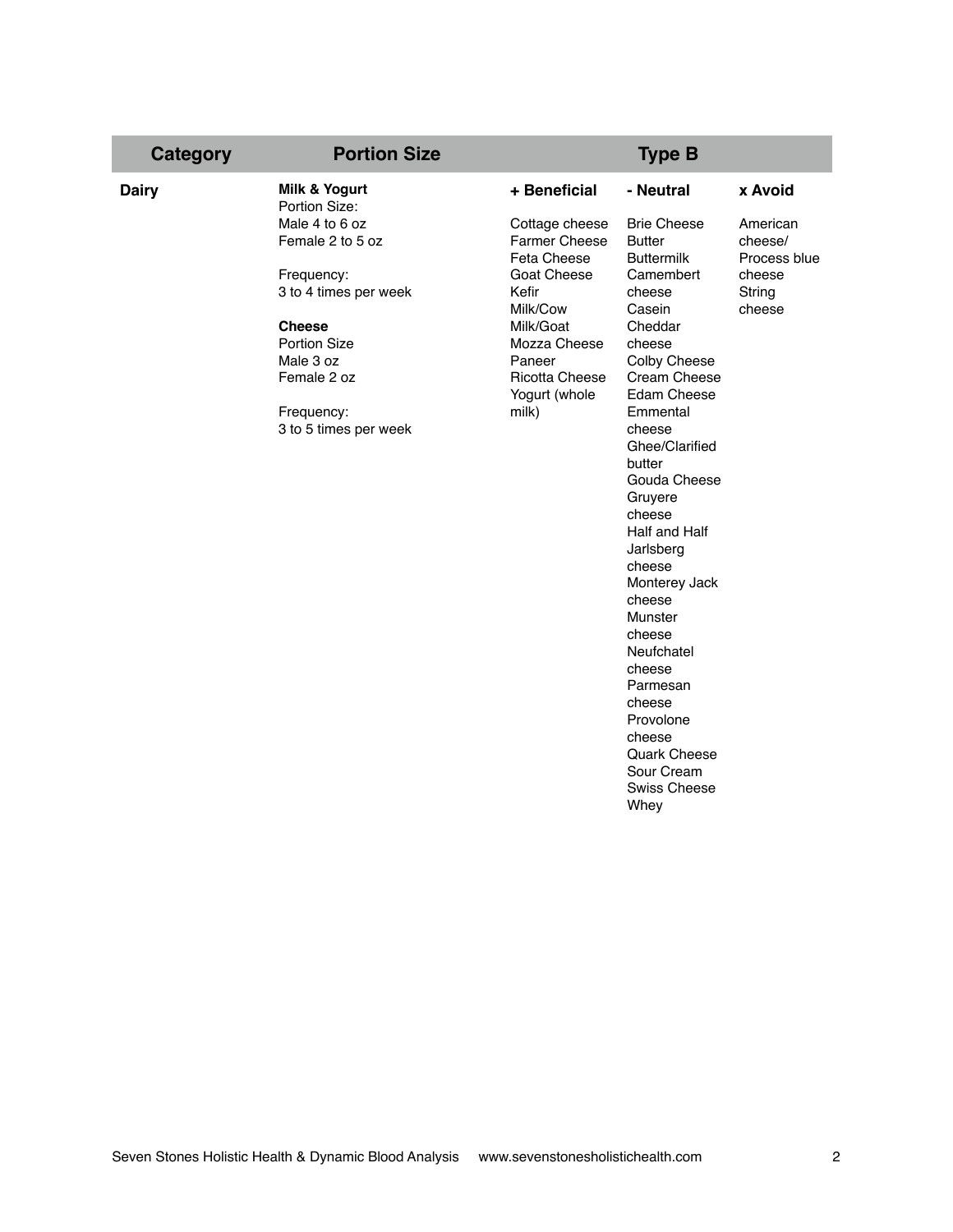| Category                  | <b>Portion Size</b>                                                                        |                                                                                                                                                                                                                                                      | <b>Type B</b>                                                                                                                                                                                                                                                                                                                                                                                                                                           |                                                                                                                                                                                                                                                                      |
|---------------------------|--------------------------------------------------------------------------------------------|------------------------------------------------------------------------------------------------------------------------------------------------------------------------------------------------------------------------------------------------------|---------------------------------------------------------------------------------------------------------------------------------------------------------------------------------------------------------------------------------------------------------------------------------------------------------------------------------------------------------------------------------------------------------------------------------------------------------|----------------------------------------------------------------------------------------------------------------------------------------------------------------------------------------------------------------------------------------------------------------------|
| <b>Fish &amp; Seafood</b> | Portion Size:<br>Male 4 to 6 oz<br>Female 2 to 5 oz<br>Frequency:<br>3 to 5 times per week | + Beneficial<br>Cod<br>Croaker<br>Flounder<br>Grouper<br>Haddock<br>Hake<br>Halibut<br><b>Harvest Fish</b><br>Mackerel<br>Mahi Mahi<br>Monkfish<br>Perch/Ocean<br>Pickerel<br>Pike/Walleye<br>Porgy<br>Salmon<br>Sardine<br>Shad<br>Sole<br>Sturgeon | - Neutral<br>Abalone<br><b>Bluefish</b><br><b>Bullhead</b><br>Carp<br>Catfish<br>Chub<br>Cusk<br>Drum<br>Halfmoon fish<br>Herring<br>Mullet<br>Muskellunge<br>Opaleye<br>Orange roughy<br>Parrot fish<br>Perch (Silver/<br>White/Yellow)<br>Pompano<br><b>Red Snapper</b><br>Rosefish<br>Sailfish<br>Scallop<br>Scrod<br>Scup<br>Shark<br>Smelt<br>Squid<br>Sucker/White<br>Sunfish<br>Swordfish<br>Tilapia<br>Tuna<br>Weakfish<br>Whitefish<br>Whiting | x Avoid<br>Anchovy<br><b>Barracuda</b><br><b>Bass</b><br>Beluga<br><b>Butterfish</b><br>Clam<br>Conch<br>Crab<br>Eel<br>Frog<br>Lobster<br>Mussel<br>Octopus<br>Oyster<br>Pollock<br>Salmon Roe<br>Shrimp<br>Snail/<br>Escargot<br>Trout (Brook/<br>Rainbow/<br>Sea) |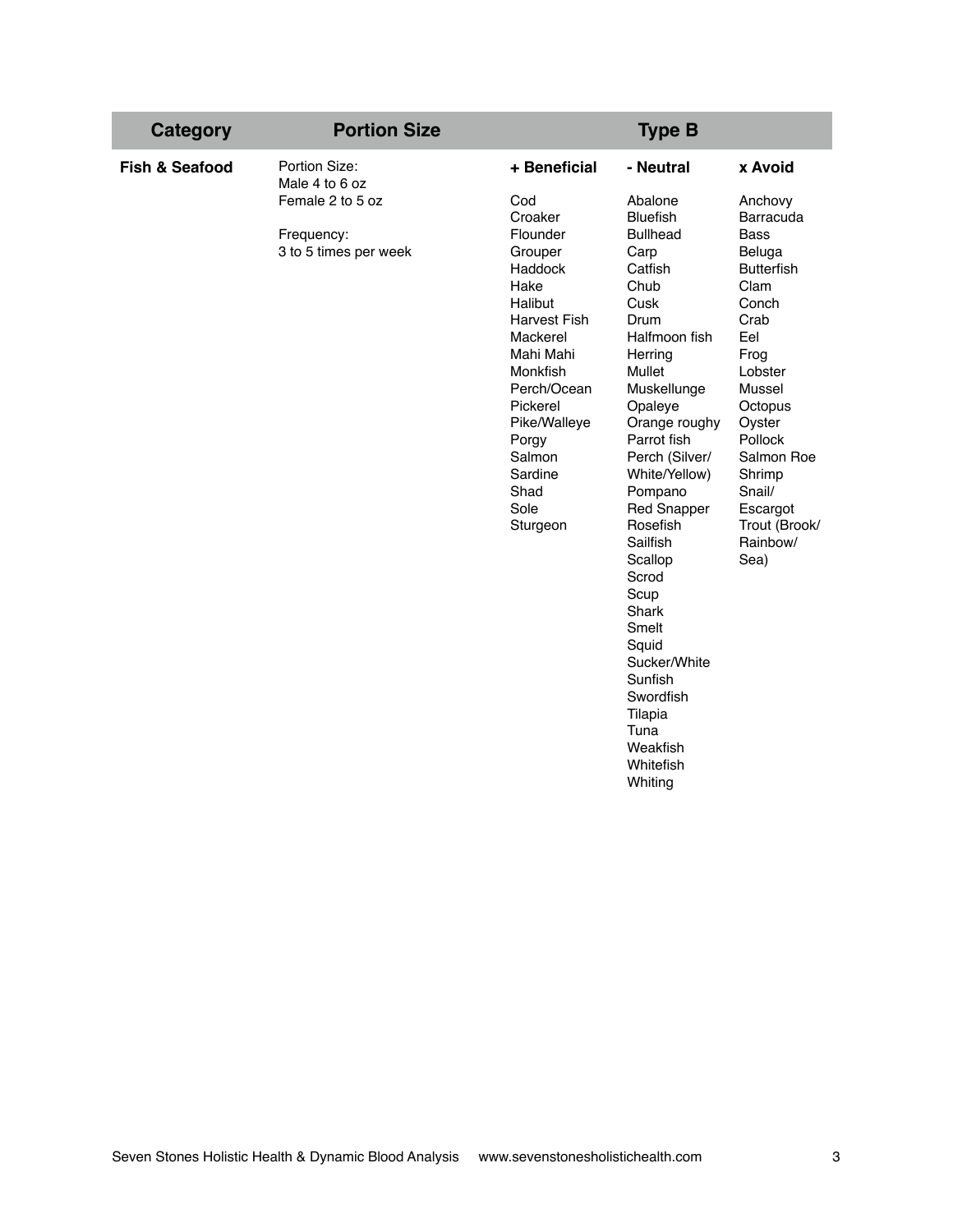| <b>Category</b> | <b>Portion Size</b>                                                                   |                                                                                                                                    | <b>Type B</b>                                                                                                                                                              |                                                                                                                                                                                                                                                                                               |
|-----------------|---------------------------------------------------------------------------------------|------------------------------------------------------------------------------------------------------------------------------------|----------------------------------------------------------------------------------------------------------------------------------------------------------------------------|-----------------------------------------------------------------------------------------------------------------------------------------------------------------------------------------------------------------------------------------------------------------------------------------------|
| Grains          | Portion Size:<br>1 Cup, dry (grains or pastas)<br>Frequency:<br>4 to 9 times per week | + Beneficial<br>Essene bread/<br>Manna bread<br>Millet<br>Oat<br>Rice (rice bran,<br>rice cake, rice<br>flour, rice milk)<br>Spelt | - Neutral<br><b>Barley</b><br>Gluten free<br>bread<br>Quinoa<br>Rice (basmati,<br>brown, white,<br>cream of rice)<br>Sago Palm<br>Spelt flour<br>Wheat bread<br>(sprouted) | x Avoid<br>Amaranth<br>Artichoke<br>flour<br>Buckwheat/<br>Kasha/Soba<br>Corn<br>Couscous<br>Gluten flour<br>Grits<br>Kamut<br>Rice (wild)<br>Rye/rye<br>bread/rye<br>flour<br>Soba<br>noodles<br>Sorghum<br>Tapioca<br><b>Teff</b><br>Wheat flour<br>Whole wheat<br>Wheat bran<br>Wheat germ |

Remember, "B's" do very well on 70-80% leafy greens & veggies! Aim high in " order to build a healthy blood structure & strong protein net! This will also help! to alkalize the blood, which means increased disease reversal & prevention. Try to include some daily chlorophyll-rich greens smoothies, too.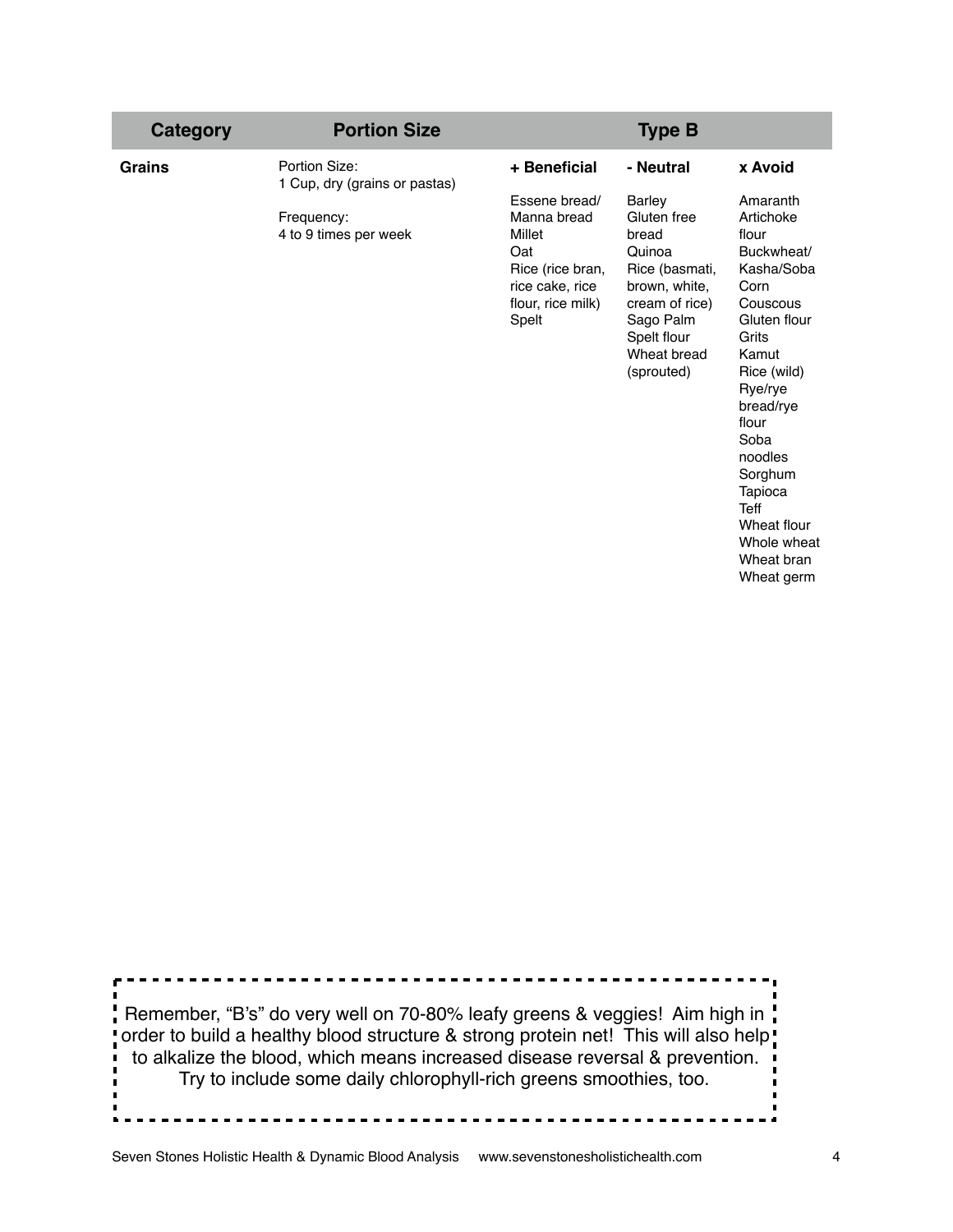| Category                   | <b>Portion Size</b>                 |                                       | <b>Type B</b>                                                                                                                                         |                                                                                                                                                                                 |
|----------------------------|-------------------------------------|---------------------------------------|-------------------------------------------------------------------------------------------------------------------------------------------------------|---------------------------------------------------------------------------------------------------------------------------------------------------------------------------------|
| <b>Beans &amp; Legumes</b> | Portion Size:<br>1 cup cooked       | + Beneficial                          | - Neutral                                                                                                                                             | x Avoid                                                                                                                                                                         |
|                            | Frequency:<br>5 to 7 times per week | Kidney Bean<br>Lima Bean<br>Navy Bean | Cannellini<br>bean<br>Copper Bean<br>Fava (Broad)<br>bean<br>Green Bean<br>Northern Bean<br>Snap/Yellow<br><b>Tamarind Bean</b><br><b>White Beans</b> | Adzuki Bean<br><b>Black Bean</b><br>Black eyed<br>pea<br>Garbanzo<br>bean<br>(chickpea)<br>Lentil<br>Mung Bean<br>Mung Sprout<br>Peanut<br>Pinto Bean<br>Soy (all soy<br>foods) |

| Category                                                                                                                           |              | <b>Type B</b>                                         |                                                                                     |
|------------------------------------------------------------------------------------------------------------------------------------|--------------|-------------------------------------------------------|-------------------------------------------------------------------------------------|
| <b>Beverages</b>                                                                                                                   | + Beneficial | - Neutral                                             | x Avoid                                                                             |
| Note: remember<br>coffee is extremely<br>acidic, so limit to<br>smaller amounts.<br>Increase water intake<br>when drinking coffee. | Green Tea    | Beer<br>Coffee<br>Tea/Black<br>Red wine<br>White wine | Liguor<br>(distilled)<br>Seltzer water<br>Soda (Cola,<br>Diet, Club,<br>Carbonated) |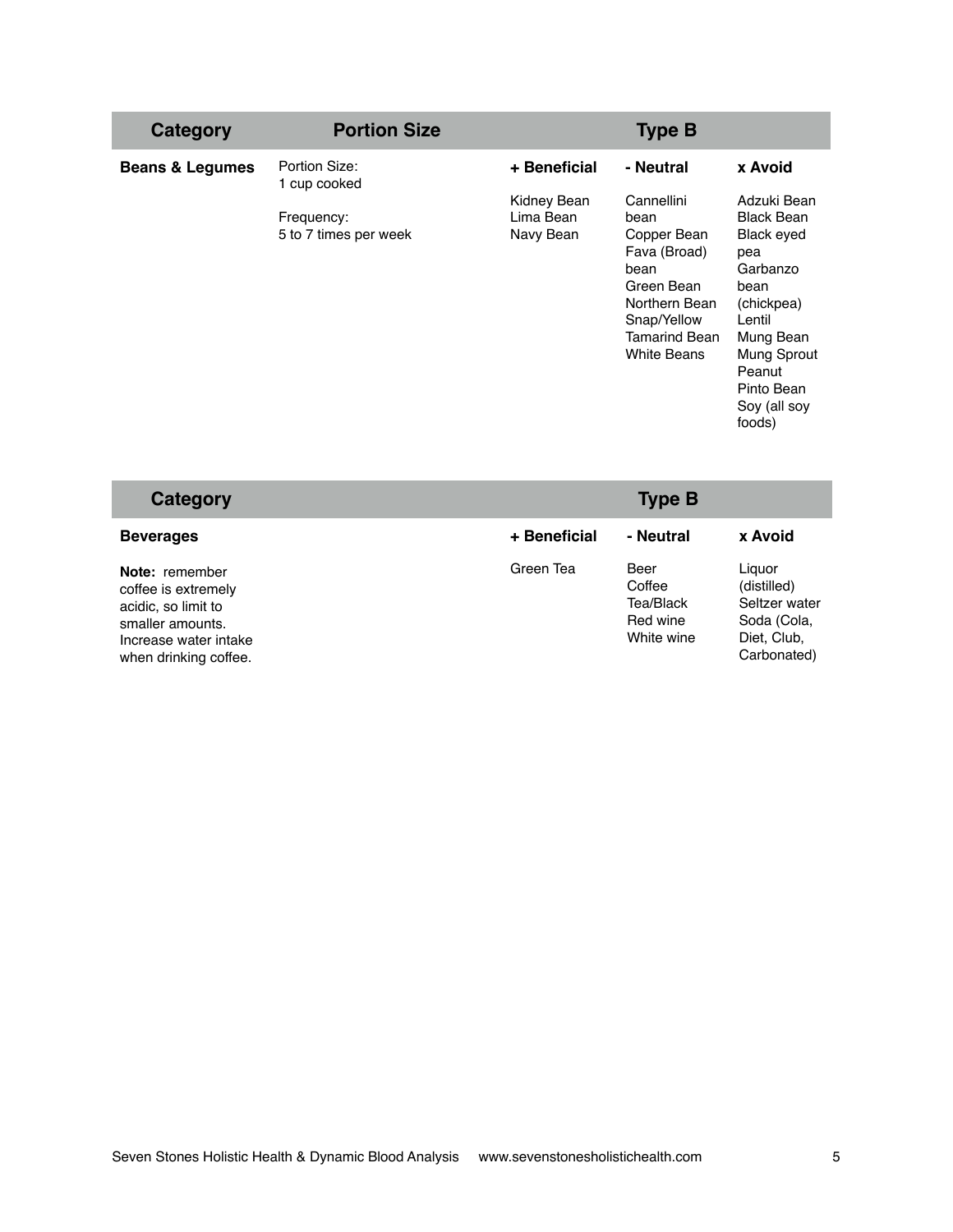| <b>Portion Size</b><br><b>Category</b>                                                                                  |                                                                                                                                                                                                                                                                                                                                                    | <b>Type B</b>                                                                                                                                                                                                                                                                                                                                                                                                                                                                                                                                                                                                                                                 |                                                                                                                                                      |
|-------------------------------------------------------------------------------------------------------------------------|----------------------------------------------------------------------------------------------------------------------------------------------------------------------------------------------------------------------------------------------------------------------------------------------------------------------------------------------------|---------------------------------------------------------------------------------------------------------------------------------------------------------------------------------------------------------------------------------------------------------------------------------------------------------------------------------------------------------------------------------------------------------------------------------------------------------------------------------------------------------------------------------------------------------------------------------------------------------------------------------------------------------------|------------------------------------------------------------------------------------------------------------------------------------------------------|
| Portion Size:<br>Vegetables<br>1 Cup, cooked or raw<br>Frequency:<br>Beneficial - Unlimited<br>Neutral - 2 to 5 per day | + Beneficial<br><b>Beet</b><br><b>Beet Greens</b><br><b>Broccoli</b><br>Broccoli sprout<br>Cabbage<br>Cabbage juice<br>Carrot<br>Cauliflower<br><b>Collard Greens</b><br>Eggplant<br><b>Ginger Root</b><br>Kale<br>Mushroom/<br>Shiitake<br>Mustard greens<br>Parsnip<br>Pepper (green,<br>jalapeno, red,<br>yellow, sweet)<br>Sweet potato<br>Yam | - Neutral<br>Agar<br>Alfalfa seeds/<br>sprouts<br>Arugula<br>Asparagus<br>Asparagus<br>peas<br>Bamboo shoot<br><b>Bok Choy</b><br>Caper<br>Carrot juice<br>Celeriac<br>Celery<br>Celery juice<br><b>Chicory Root</b><br>Cucumber<br>Cucumber<br>juice<br>Daikon Radish<br>Dandelion<br>greens<br>Endive<br>Escarole<br>Fennel/Bulb<br>Fiddlehead<br>fern<br>Garlic<br>Horseradish<br>Jicama<br>Kelp<br>Kohlrabi<br>Leek<br>Lettuce<br>(romaine, all)<br>Mushroom<br>(black trumpet,<br>domestic white,<br>enoki, maitake,<br>oyster,<br>portobella,<br>straw)<br>Okra<br>Onion<br><b>Oyster Plant</b><br>Peas<br>Pickle/In Brine<br>Pickle/Vinegar<br>Pimento | x Avoid<br>Aloe<br>Aloe juice<br>Artichoke/all<br>Olive/all<br>Pumpkin<br>Radish<br>Radish<br>sprouts<br>Rhubarb<br>Tomato<br>Tomato juice/<br>paste |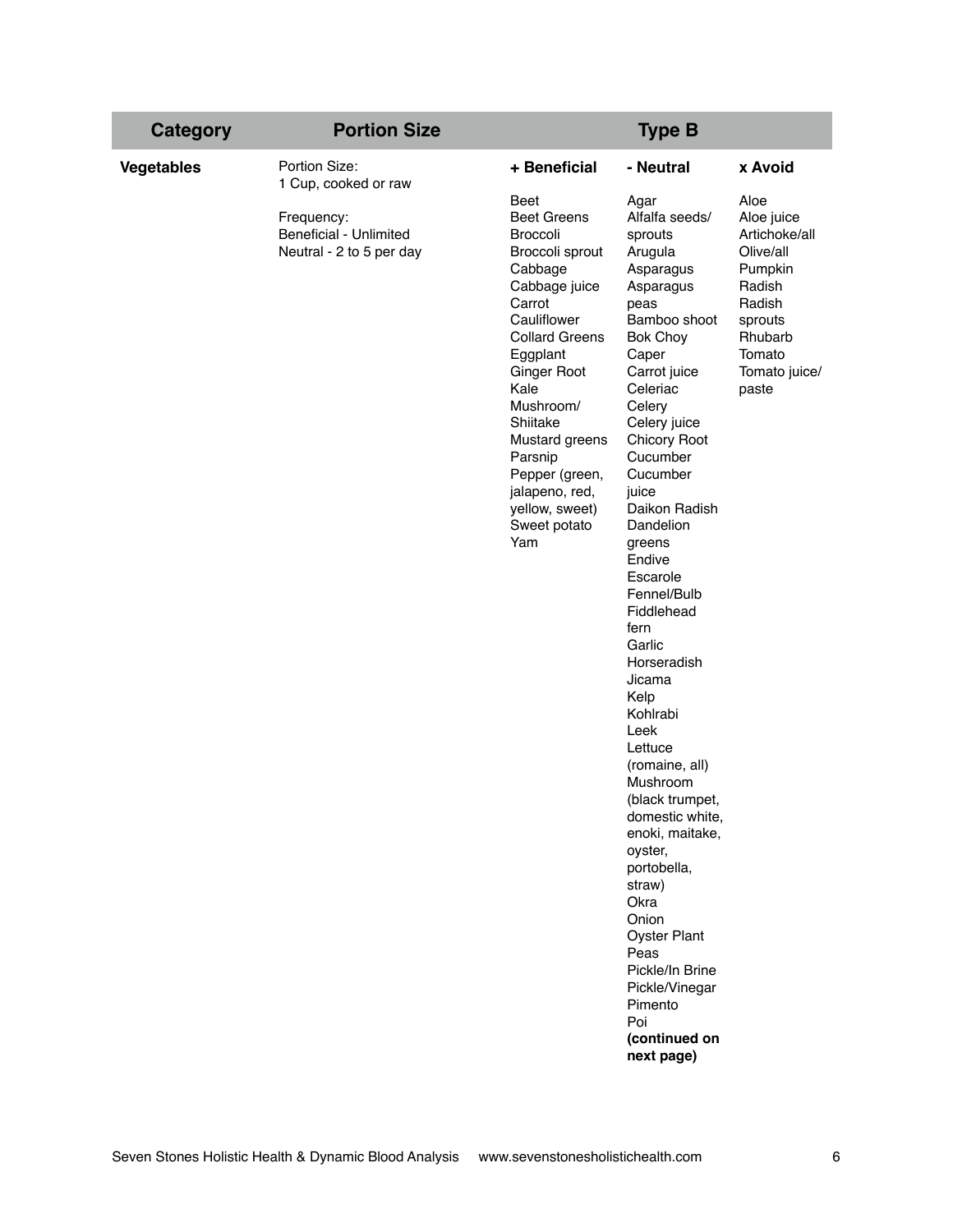| <b>Category</b>                  | <b>Portion Size</b>                                                                                       |              | <b>Type B</b>                                                                                                                                                                                                                                                                                       |         |
|----------------------------------|-----------------------------------------------------------------------------------------------------------|--------------|-----------------------------------------------------------------------------------------------------------------------------------------------------------------------------------------------------------------------------------------------------------------------------------------------------|---------|
| <b>Vegetables</b><br>(continued) | Portion Size:<br>1 Cup, cooked or raw<br>Frequency:<br>Beneficial - Unlimited<br>Neutral - 2 to 5 per day | + Beneficial | - Neutral<br>Potato/Red/<br>White<br>Radicchio<br>Rappini/<br><b>Broccoli Rabe</b><br>Rutabaga<br>Sauerkraut<br>Scallion<br>Seaweed<br><b>Shallots</b><br>Spinach<br>Squash (all)<br>Swiss Chard<br>Taro/Tahitian/<br>Dasheen<br>Turnip<br>Water chestnut<br><b>Watercress</b><br>Yucca<br>Zucchini | x Avoid |

## FOOD COMBINING TIPS FOR FRUIT

\*\*Eat fruit by itself, in between meals. Combining fruit with other foods (grains, starches, meats, veggies, etc.) can create digestive problems and fermentation. Different kinds of fruit can be eaten together, except for melon which should always be eaten alone. When making green smoothies, apple or pineapple are okay to include with the greens.

Do not mix acid and/or sub-acid fruits at the same meal. Acid fruits (ex. grapefruit, pineapple, strawberry) can be mixed with sub-acid fruits (ex. apples, grapes, peaches), but neither of these categories should be mixed with sweet fruits (ex. bananas, dates, raisins).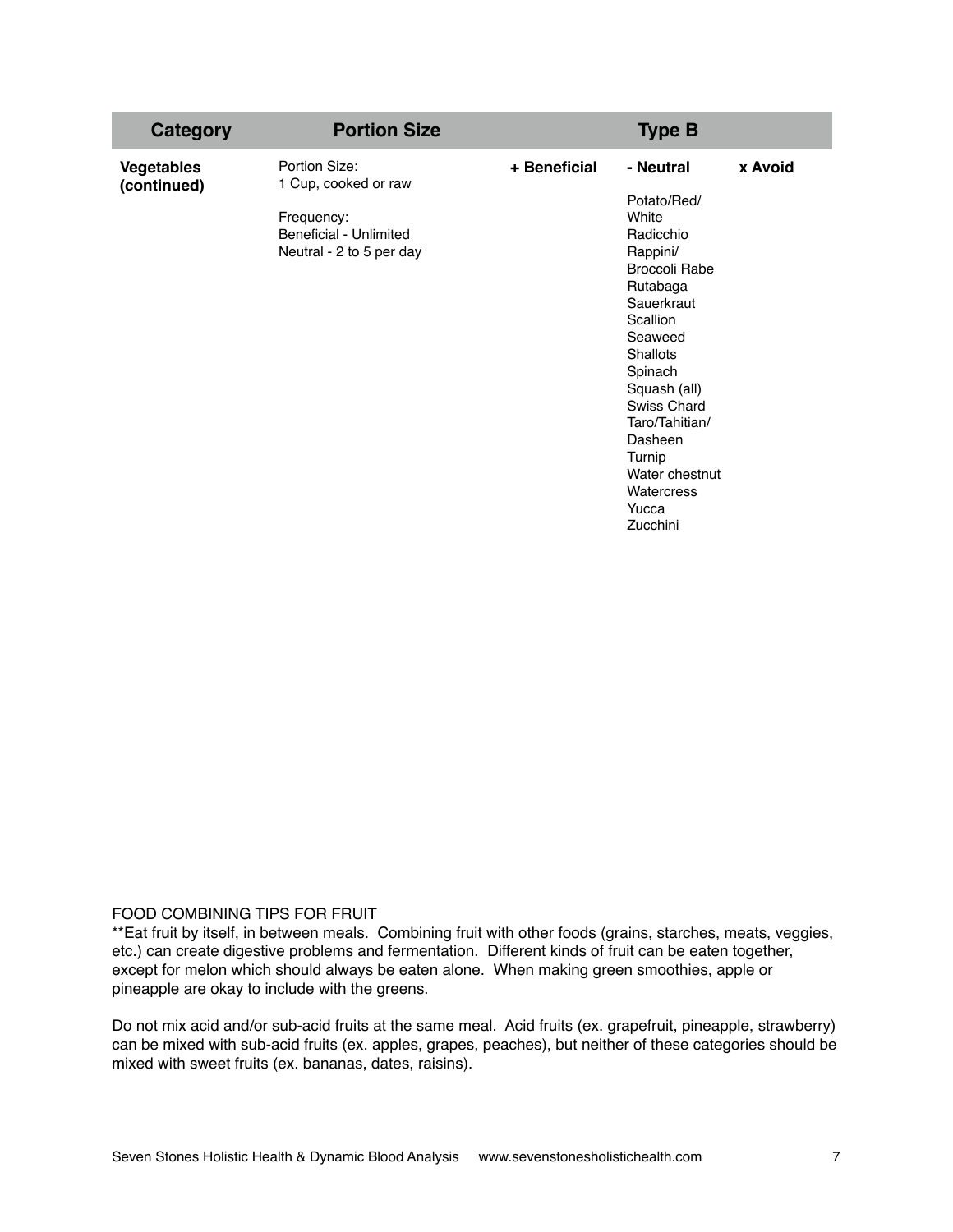| <b>Category</b> | <b>Portion Size</b>                 |                                                                           | <b>Type B</b>                                                                                                                                                                                                                                                                                                                                                                                                                                                                                                                                                                                                                 |                                                                                                           |
|-----------------|-------------------------------------|---------------------------------------------------------------------------|-------------------------------------------------------------------------------------------------------------------------------------------------------------------------------------------------------------------------------------------------------------------------------------------------------------------------------------------------------------------------------------------------------------------------------------------------------------------------------------------------------------------------------------------------------------------------------------------------------------------------------|-----------------------------------------------------------------------------------------------------------|
| <b>Fruit</b>    | Portion Size:<br>1 Cup, or 1 piece  | + Beneficial                                                              | - Neutral                                                                                                                                                                                                                                                                                                                                                                                                                                                                                                                                                                                                                     | x Avoid                                                                                                   |
|                 | Frequency:<br>3 to 5 Times per day. | Banana<br>Cranberry<br>Grape<br>Papaya<br>Pineapple<br>Plum<br>Watermelon | Apple<br>Apricot<br>Asian Pear<br>Blackberry<br>Blueberry<br>Boysenberry<br><b>Breadfruit</b><br>Canang Melon<br>Cantaloupe<br>Casaba Melon<br>Cherry<br>Christmas<br>melon<br>Crenshaw<br>melon<br>Currants (red/<br>black)<br>Dates<br>Dewberry<br>Elderberry<br>Fig<br>Gooseberry<br>Grapefruit<br>Guava<br>Honeydew<br>melon<br>Kiwi<br>Kumquat<br>Lemon<br>Lime<br>Litchi/Lychee<br>Loganberry<br>Mango<br><b>Mulberries</b><br>Musk Melon<br>Nectarine<br>Orange<br>Peach<br>Pear<br>Persian melon<br>Plantain<br>Prune<br>Quince<br>Raisins<br>Raspberries<br>Spanish melon<br>Strawberry<br>Tangerine<br>Youngberries | Avocado<br>Bitter melon<br>Coconut<br>Persimmon<br>Pomegranate<br>Prickly pear<br>Starfruit/<br>Carambola |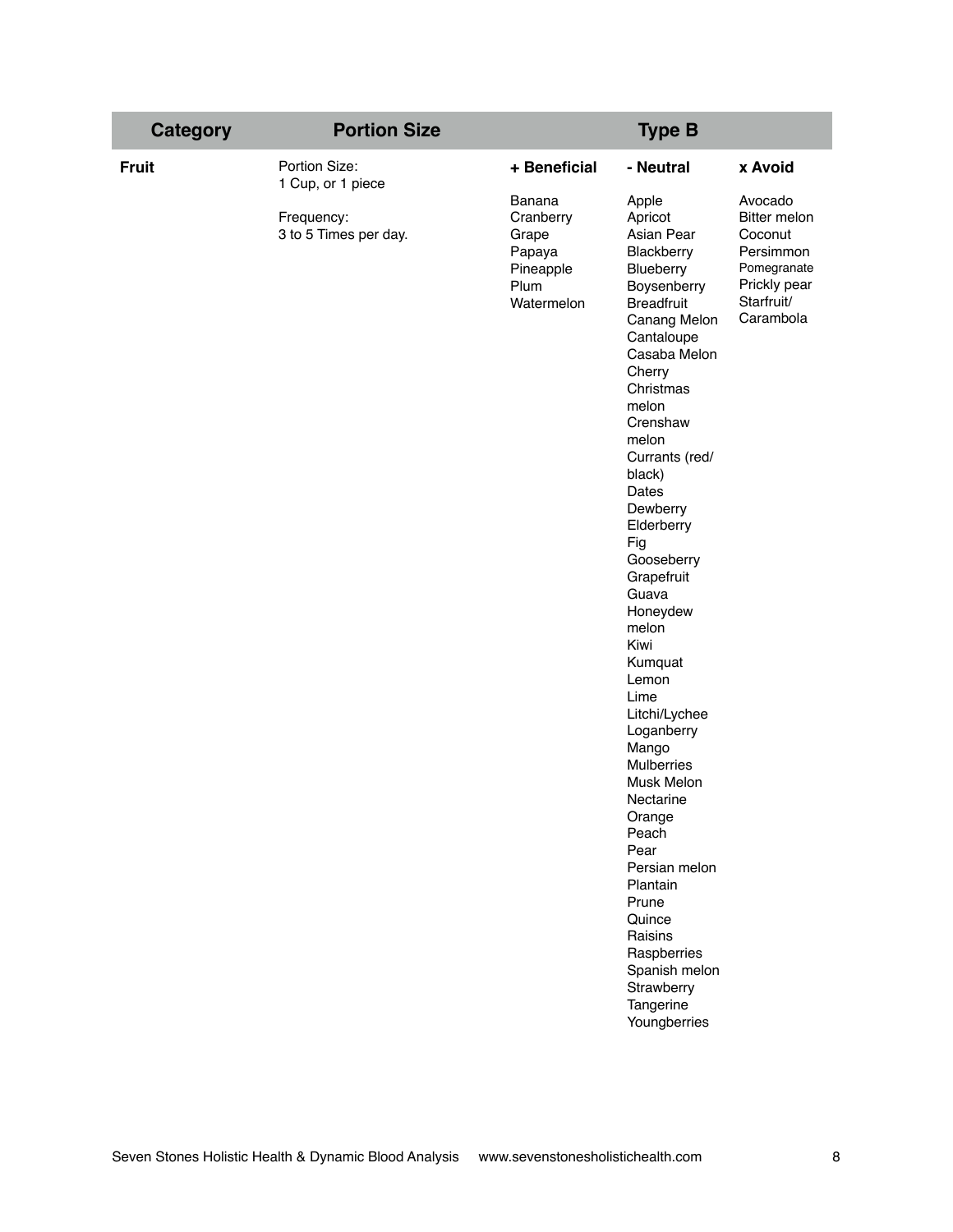| <b>Category</b>         |                                                                     | <b>Type B</b>                                                                                                                                                                                                                                                                                                                                                                                                                                                                                                                                                                                                                                                                                                                           |                                                                                                                                                                                                                                                                                                                                                                             |
|-------------------------|---------------------------------------------------------------------|-----------------------------------------------------------------------------------------------------------------------------------------------------------------------------------------------------------------------------------------------------------------------------------------------------------------------------------------------------------------------------------------------------------------------------------------------------------------------------------------------------------------------------------------------------------------------------------------------------------------------------------------------------------------------------------------------------------------------------------------|-----------------------------------------------------------------------------------------------------------------------------------------------------------------------------------------------------------------------------------------------------------------------------------------------------------------------------------------------------------------------------|
| Herbs,                  | + Beneficial                                                        | - Neutral                                                                                                                                                                                                                                                                                                                                                                                                                                                                                                                                                                                                                                                                                                                               | x Avoid                                                                                                                                                                                                                                                                                                                                                                     |
| Spices,<br>& Condiments | Curry powder<br>Licorice root<br>Molasses/<br>blackstrap<br>Parsley | Agave<br>Alfalfa<br>Anise seed<br>Apple/pectin<br>Arrowroot flour<br>Baking soda<br>Basil<br>Bay leaf<br>Bergamot/peel<br>Caraway seeds<br>Cardamom<br>Carob<br>Chervil<br>Chili powder<br>Chives<br>Cocoa<br>Cilantro/coriander<br>Clove<br>Cumin seed<br>Dill seed<br>Dulse<br>Fructose<br>Honey<br>Mace<br>Maple syrup<br>Marjoram<br>Mayo/with vinegar<br>Molasses<br>Mustard<br>Nutmeg<br>Oregano<br>Paprika<br>Cayenne pepper<br>Chili pepper<br>Peppermint<br>Pickle relish<br>Rice syrup<br>Rosemary<br>Saffron<br>Sage<br>Savory<br>Sea salt<br>Spearmint<br>Sugar (cane)<br>Tamari<br>Tarragon<br>Turmeric<br>Vanilla<br>Veg. glycerine<br>Vinegar (all kind)<br>Wintergreen<br>Yeast/bakers<br>Yeast/nutritional/<br>brewers | Acacia (gum<br>arabic)<br>Allspice<br>Almond<br>extract<br>Asparatame<br><b>Barley malt</b><br>flour<br>Carageenan/<br>Irish Moss<br>Cinnamon<br>Corn syrup<br>Cornstarch<br>Dextrose<br>Gelatin<br><b>Guar Gum</b><br>Guarana<br>Invert sugar<br>Ketchup/with<br>vinegar<br><b>MSG</b><br>Maltodextrin<br>Miso<br>Pepper/<br>black/white<br>Soy sauce<br>Stevia<br>Sucanat |